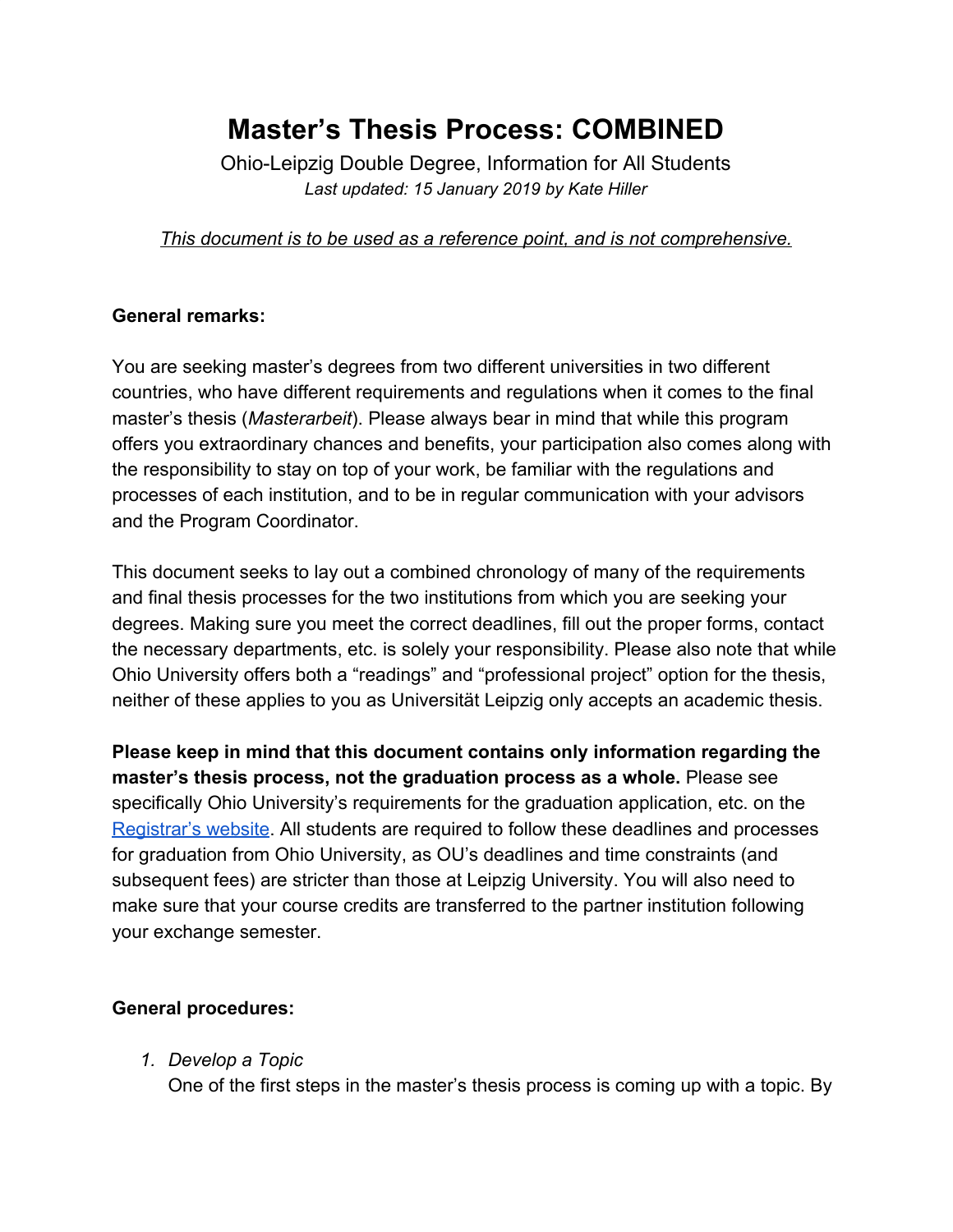the end of your second semester (prior to your exchange), you should have a pretty good idea of the direction you want your research to take, and an idea for 1-2 potential committee members. Though you won't know the professors at the partner institution yet, it is important to get a head start on the idea process as your exchange semester will be rather busy.

#### *2. Form a Committee*

The formation of a thesis committee is important and can be challenging, as you will need members from both Universität Leipzig and Ohio University. Committees typically consist of three members: a chair plus two additional members. At least one of the committee members must come from the partner institution, and one from your home university (so, one from Ohio and one from Leipzig). The committee chair (Erstbetreuer) must be a professor in either the journalism department at OU or the Institut für Kommunikations- und Medienwissenschaft at LU. It is recommended that you first select a committee chair, then build the committee from there. Make sure to get in touch with potential committee members, explain your project idea and the process, and get confirmation from them if they are willing to serve on your committee. Since the thesis defense is different from the typical master's thesis process at LU but is required for this program, providing some information on this process will be beneficial for your Leipzig committee member(s), especially if s/he/they haven't served on this type of committee before.

#### *3. Proposal Defense*

Once you have selected a topic, asked professors to be part of your committee and written a proposal (usually a 12-15 page exposé, detailing your choice of topic, the literature you have already found, your proposed methodology, and why this project is relevant), you will need to defend the proposal per Ohio University requirements. Please consult with your Ohio University committee member(s), and especially your committee chair, for questions regarding the proposal itself and the OU process. The proposal defense will also give you some insight as to what the final master's thesis defense may be like. The proposal defense, like the final master's thesis defense, must be scheduled in advance and the document turned in two weeks prior to the defense. A Skype call should be arranged in order to include all committee members from both institutions. Ohio University's Thesis and Dissertation (TAD) Services have a [video explainer](https://www.ohio.edu/graduate/etd) that you can watch about this process. Paperwork for both institutions will need to be signed at this time. Only after a successful proposal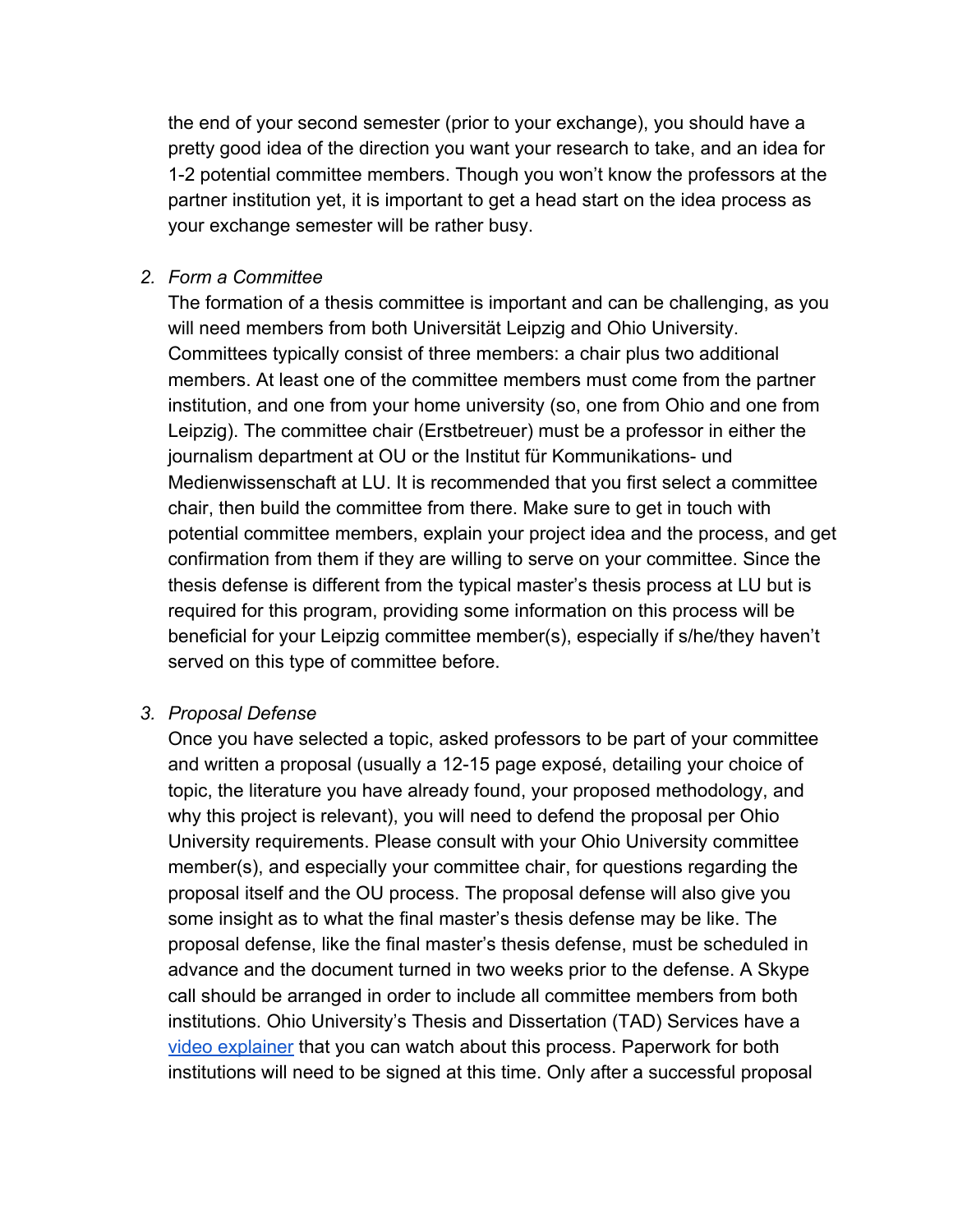defense can you begin your thesis; work completed prior to this time may be rejected.

# *4. After the Proposal Defense*

A form for **Ohio University** (ideally signed at the defense or just after if you need to email PDFs back and forth) says that you have passed the proposal defense and that you may begin writing your master's thesis. This paper must be signed by you and all committee members and given to the Graduate Director of the E.W. Scripps School of Journalism (Dr. Aimee Edmondson,

[edmondso@ohio.edu](mailto:edmondso@ohio.edu)) to be placed in your file.

A form for **Universität Leipzig**, called an *Antrag Masterarbeit*, will allow you to register your master's thesis with the *Prüfungsamt* at the Institut für Kommunikations- und Medienwissenschaft (KMW). This must be signed by you and your committee members then sent to Ms. Saskia Bille ([saskia.bille@uni-leipzig.de\)](mailto:saskia.bille@uni-leipzig.de) at the Prüfungsamt. You have 23 weeks from the time you send this document to Ms. Bille to complete your thesis, final defense, all edits, and formatting changes as required by Ohio University TAD Services.

## *5. Write Your Thesis*

It is recommended to maintain regular contact with your advisor and committee members as you work to complete the work you proposed and the ideas you defended. Make sure to stay on top of deadlines and be very conscious of your time and the different requirements from the two institutions:

**Be advised that while Ohio University requires a minimum of 60 days between the proposal defense and when the final thesis is turned in (two weeks prior to defense), Universität Leipzig allows you a maximum of 23 weeks (about 5 months) between registering the thesis with the Prüfungsamt and turning in the final version (with all changes and formatting fixes). This may seem like a long but reasonable amount of time, but it goes by quickly.**

Finalizing your thesis in this limited time frame is part of the fundamental performance criteria in the German higher education system and failure to do so will be problematic. The Ohio University TAD deadlines for formatting and completion of your master's thesis are inflexible, and it is important to stay on top of all deadlines and understand that some of these processes will take longer than you expect, especially when working with professors from institutes in different time zones.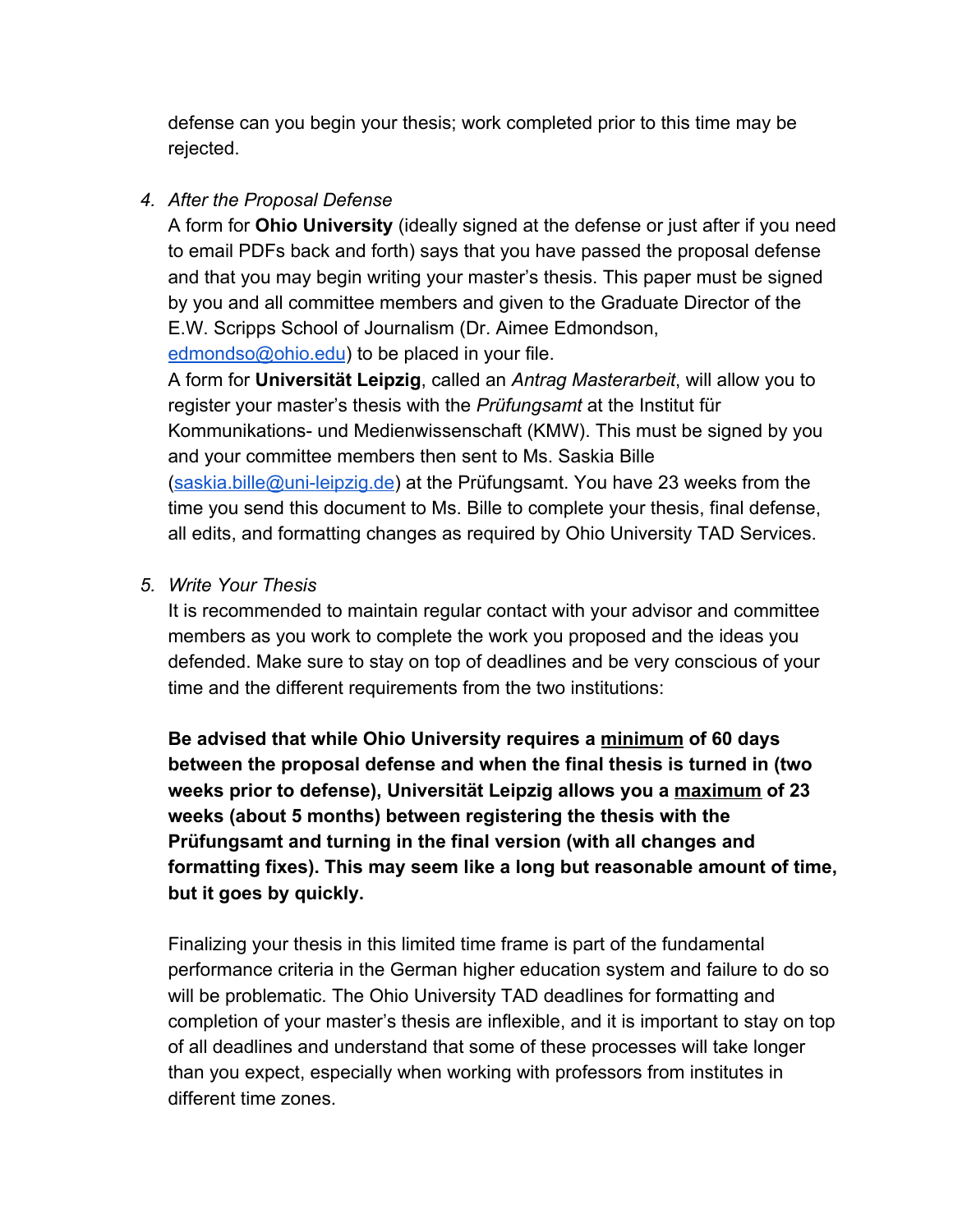**If timely completion (within 23 weeks, including all finalization processes at OU) appears doubtful or uncertain to you, you have the possibility to register your thesis with Universität Leipzig later after your proposal defense. In this case, please keep close contact with Program Coordinator Rosanna Planer and inform her as soon as possible if this seems to be your case.**

#### *6. The Thesis Defense*

When you turn in your master's thesis to your committee after receiving approval from your chair, you should plan the date and time of your defense. This is an oral defense, and by Ohio University rules it is open to the public. As you cannot be in two places at the same time and cannot ask professors to fly across the Atlantic for a defense, it is possible to have part of your committee join via video conference. *The defense must be scheduled for at least two weeks from the time of giving this iteration of the thesis to your committee*.

According to the E.W. Scripps School of Journalism's website, "During the oral defense, which typically lasts between 60 and 90 minutes, the student will be asked to defend the thesis, project, or readings critiques by answering questions. If one member other than the chair cannot attend, s/he must present comments in writing or, better yet, through a teleconferencing call at the time of the defense. Then, the student will be asked to leave the room, and the committee will vote to take one of three actions: accept, accept with major or minor changes, or reject and require another oral after major revisions or additions have been made. The student will be recalled and told of the committee's decision."

Most theses pass with changes, meaning you will need to make a few non-formatting changes and receive approval from (at least) your chair prior to submitting the document for formatting approval with Ohio University's TAD Services. There is another form that must be signed by all of your committee members at this defense as well. Your Ohio University committee member should be familiar with the forms and this side of the process, but it is up to you to provide the necessary paperwork. Again, this process must be completed within the 23 weeks allotted by Universität Leipzig for writing the thesis.

#### *7. TAD Services – Formatting*

When you've reached this step, you're almost done! After the content, structure, etc. of your master's thesis has been approved by your committee, you will be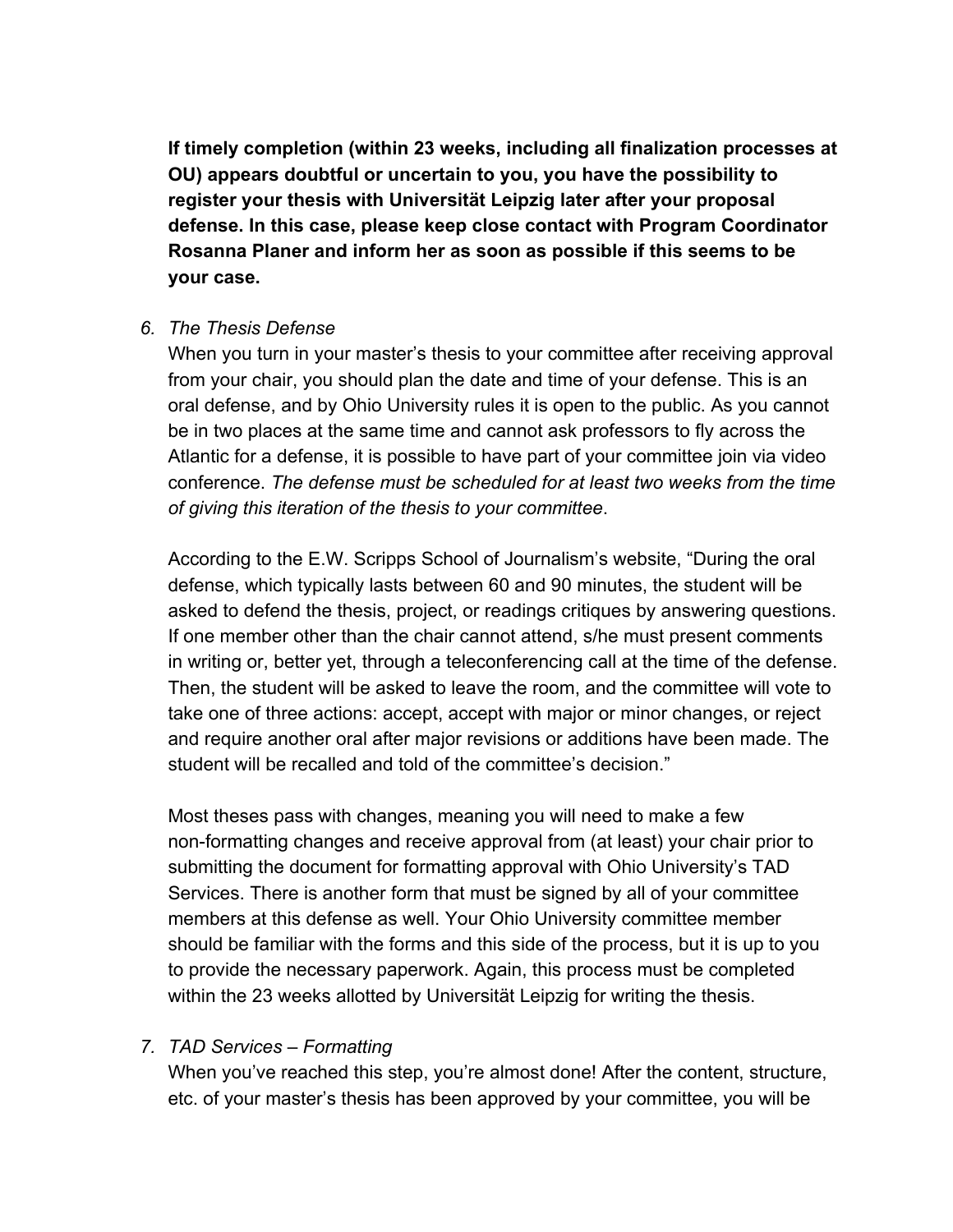allowed to send your document to TAD Services, who will review it for formatting inconsistencies (more in terms of margins, proper use of footnotes, etc. than actually checking your citations – that's your job). In order to make this process go smoother, *before you start writing*, [download the correct TAD template](https://www.ohio.edu/graduate/etd/tad-forms-and-templates) (called "Scripps College of Communication - Ohio/Leipzig") in which to write your document. Ohio University provides the latest version of Microsoft Word to students for free, so you should have no problem minimizing the formatting changes you'll have to make at the end. (This link also has some of the Ohio University forms you will need throughout the process.)

#### *8. The Final Step*

Once your thesis has been approved by TAD Services and you follow all of their instructions for uploading the document to OhioLink, etc., you will receive confirmation of completion. **Only then can you turn in your thesis with Universität Leipzig, hence the previous statements regarding the time frame in which this process should be completed.** It is very important that these all of these deadlines are met accordingly.

Once your final thesis has been successfully defended, your committee must sign the template *[Gutachten GMC Vorlage Deutsch und Englisch](https://drive.google.com/file/d/1IMpIeMM07DjBpsZxM0kh6UgdoGqWbgMb/view?usp=sharing)*. This form will also need to be signed and sent to Ms. Bille at the Prüfungsamt. This is in addition to the paperwork from Ohio University outlined on the TAD Services website, linked above.

After all of the necessary changes from your committee (content-wise) and those from TAD Services (style- and format-wise) have been completed, one version of your thesis needs to be **printed, bound, and handed in at the Prüfungsamt in hard copy.** The final document can be given in person or can be mailed to:

*Prüfungsamt Kommunikations- und Medienwissenschaft Frau Saskia Bille Geisteswissenschaftliches Zentrum (GWZ) Beethovenstraße 15 Haus 5, Erdgeschoss, Zimmer 0501 04107 Leipzig Germany*

As soon as the Prüfungsamt has received both the Gutachten document as well as the hard copy of your thesis, and all courses of the degree are completed,